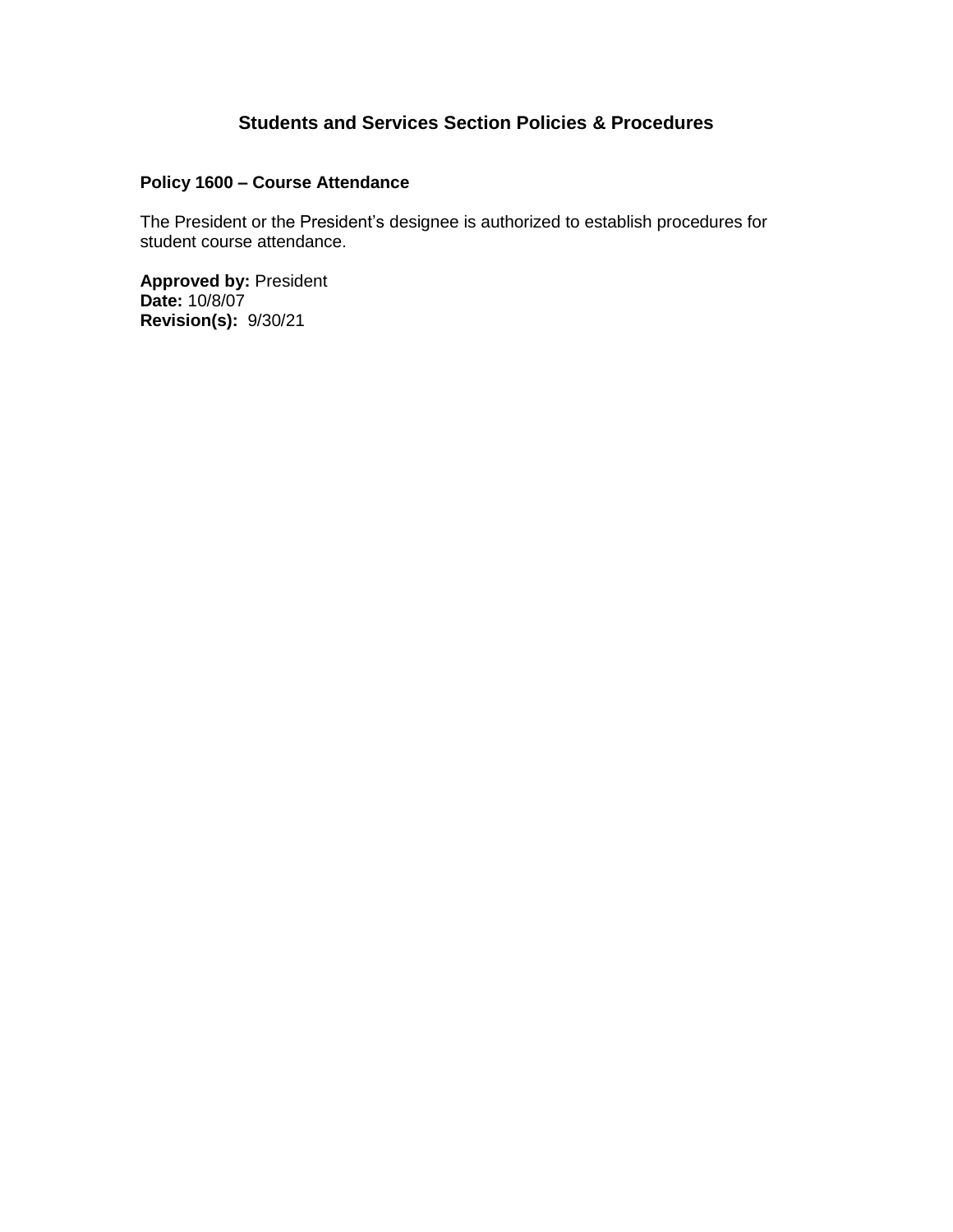#### **Policy 1605 – Student Privacy Rights**

The President or his/her designee is authorized to establish procedures for the confidentiality and protection of student education records and the release of information.

(Revised and approved by President on 10/8/07)

Minor revision 10/22/19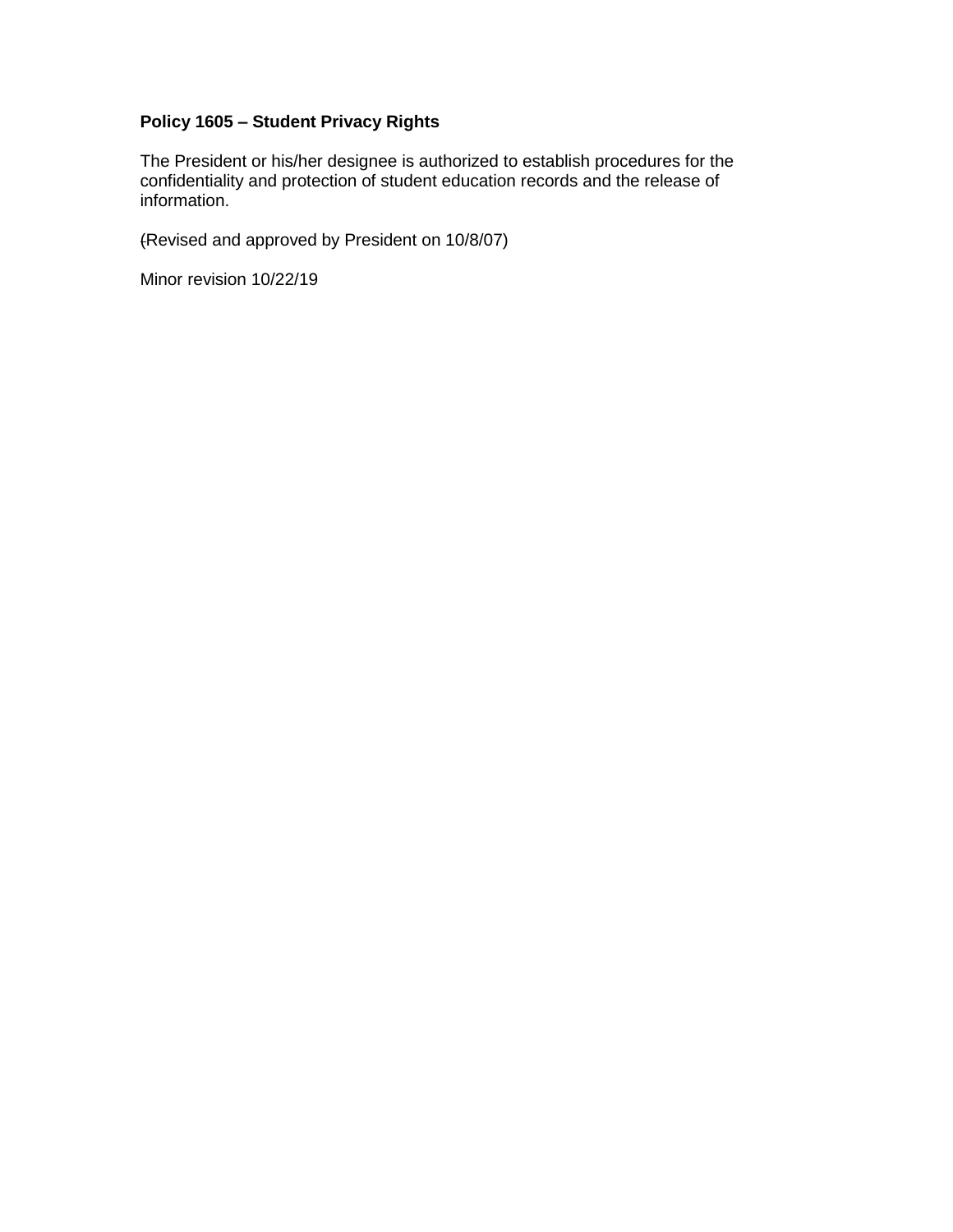## **Policy 1610 – Code of Conduct**

The President or his/her designee is authorized to establish code of conduct procedures for students and athletes.

(Revised and approved by President on 10/8/07)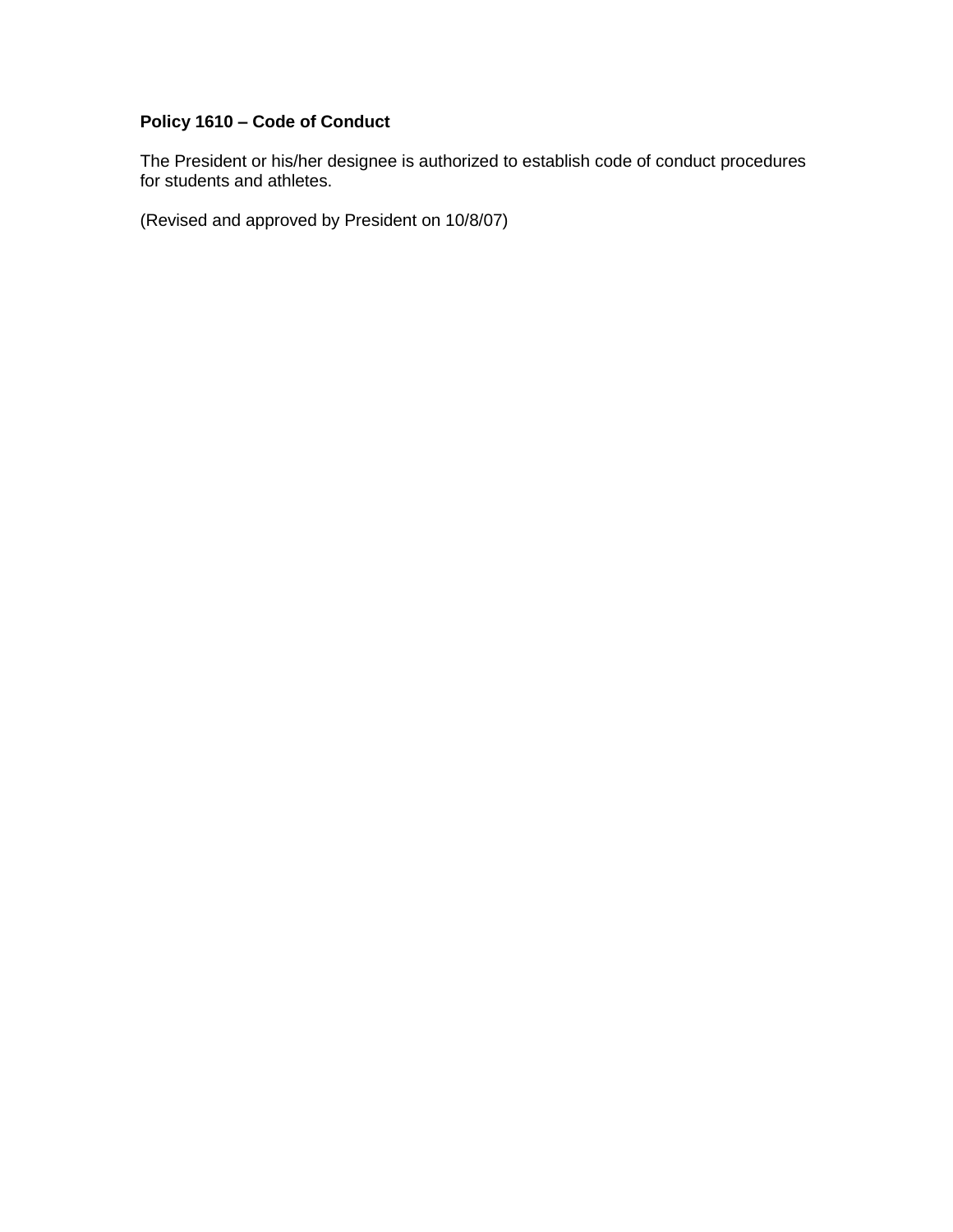#### **Policy 1611 – Substance Abuse and Drug Testing**

The President or his/her designee is authorized to set out substance abuse and drug testing procedures for those students receiving performance awards.

(Revised and approved by President on 10/8/07)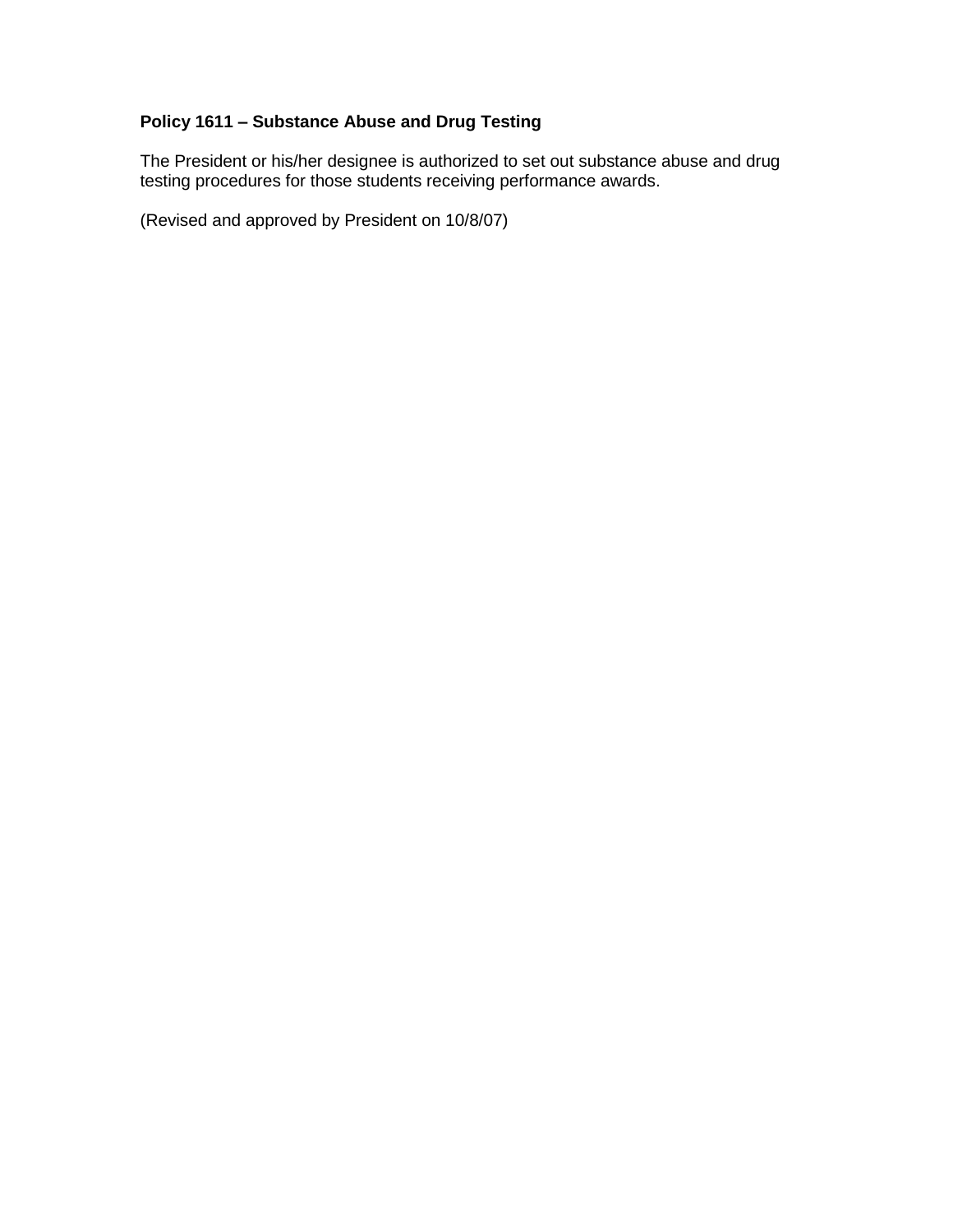#### **Policy 1612 – Immunization and Disease Screening**

The President or his/her designee is authorized to set out immunization and disease screening procedures.

(Approved by President on 10/8/07)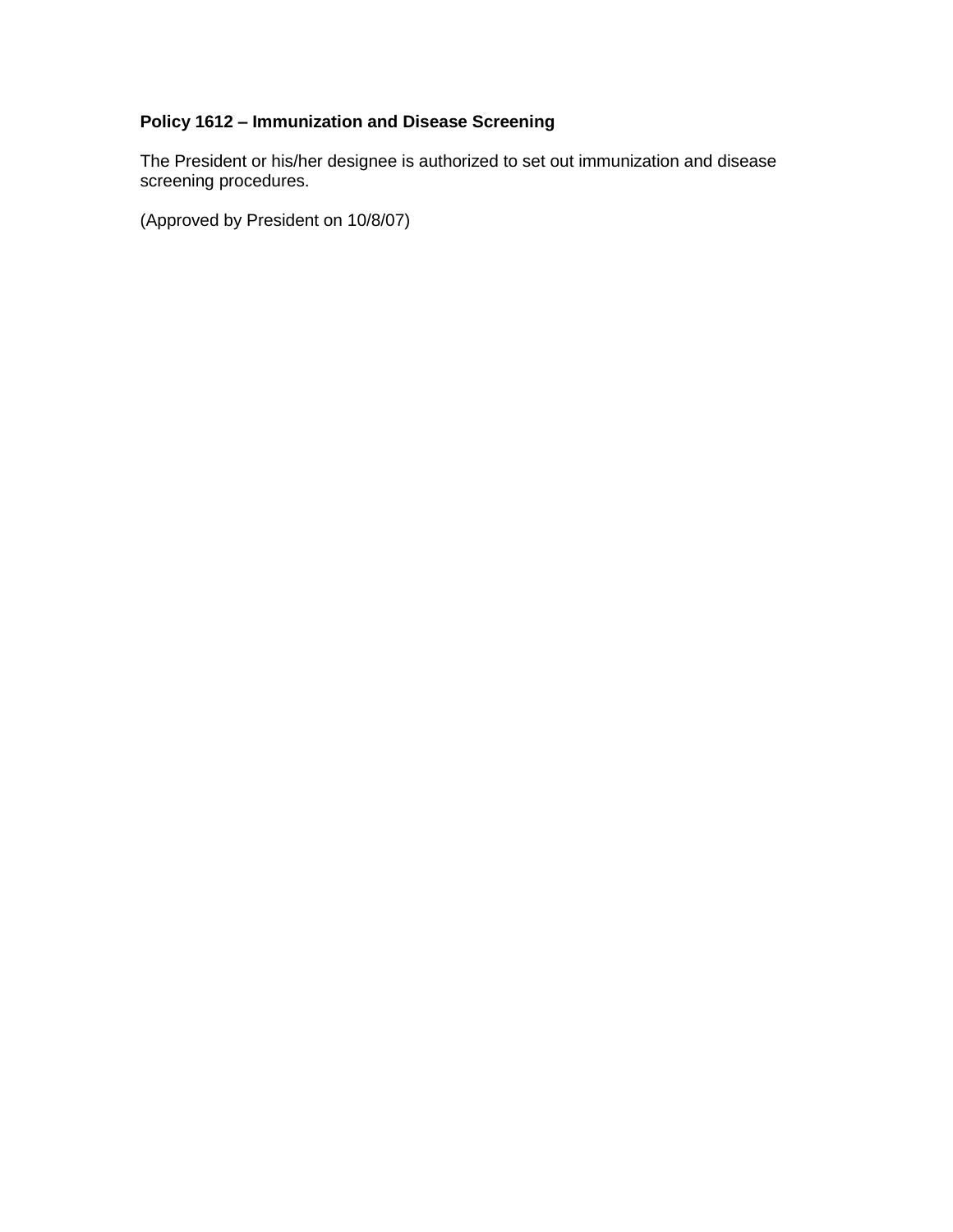### **1613 – Wellness Initiatives**

The President or his/her designee is authorized to establish student wellness initiatives.

(Approved by President on 10/24/11)